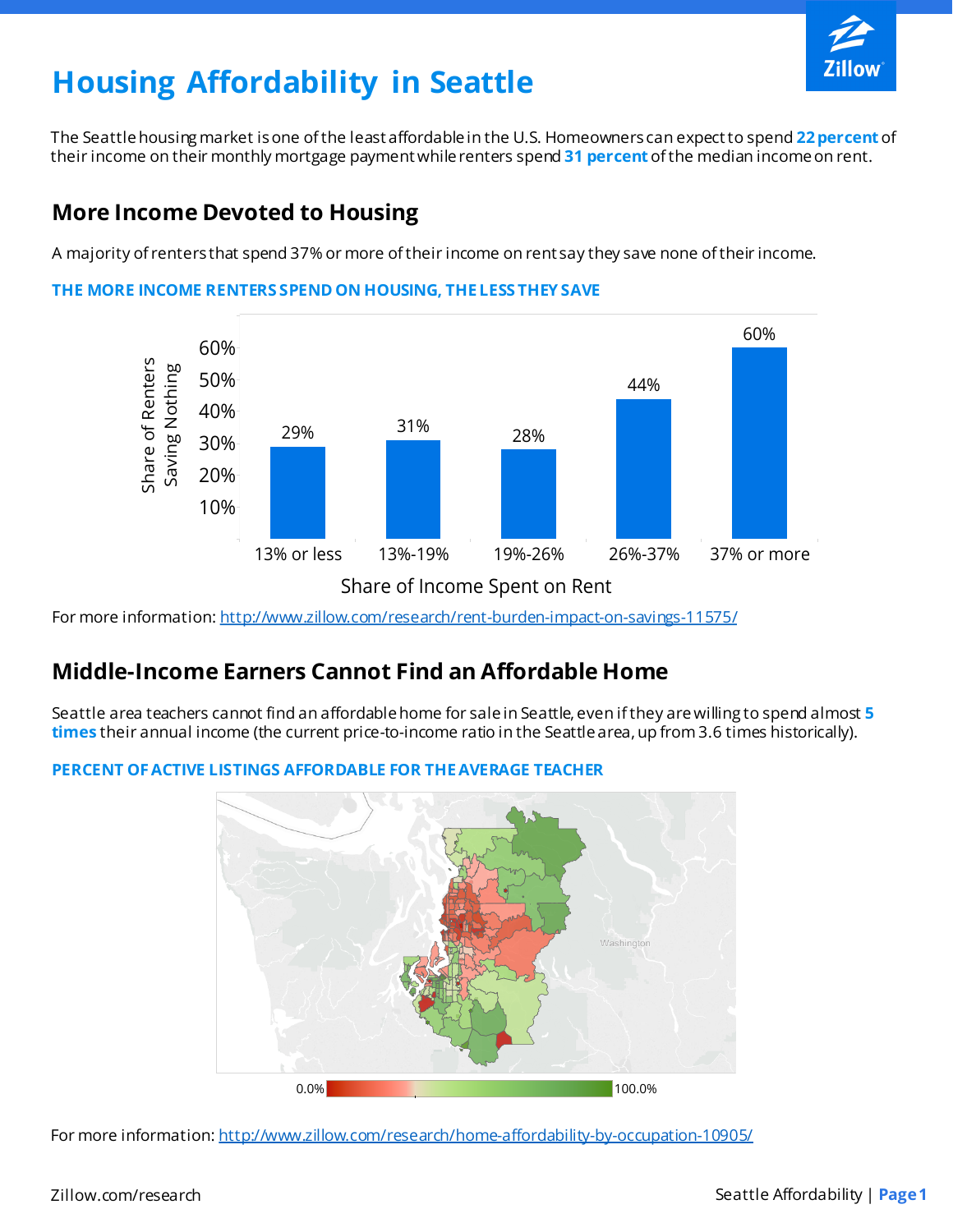

### **Home values and rents increased more among the least expensive homes and apartments**

Between January 2013 and December 2015, home values in the bottom tier increased **39%** compared to **31%** for all home values. At the same time, apartment rents in the bottom tier increased **30%**while rents overall increased **22%**.



#### **HOME VALUES AND MULTIFAMILY RENTS IN THE SEATTLE METRO**

### **Entry-level homes are the least affordable**

The share of wages earned by lower-income residents needed to rent or buy an entry-level apartment or home is very high – much higher than the share of income middle- and high-income earners need to spend to afford a middle or upper-tier home.



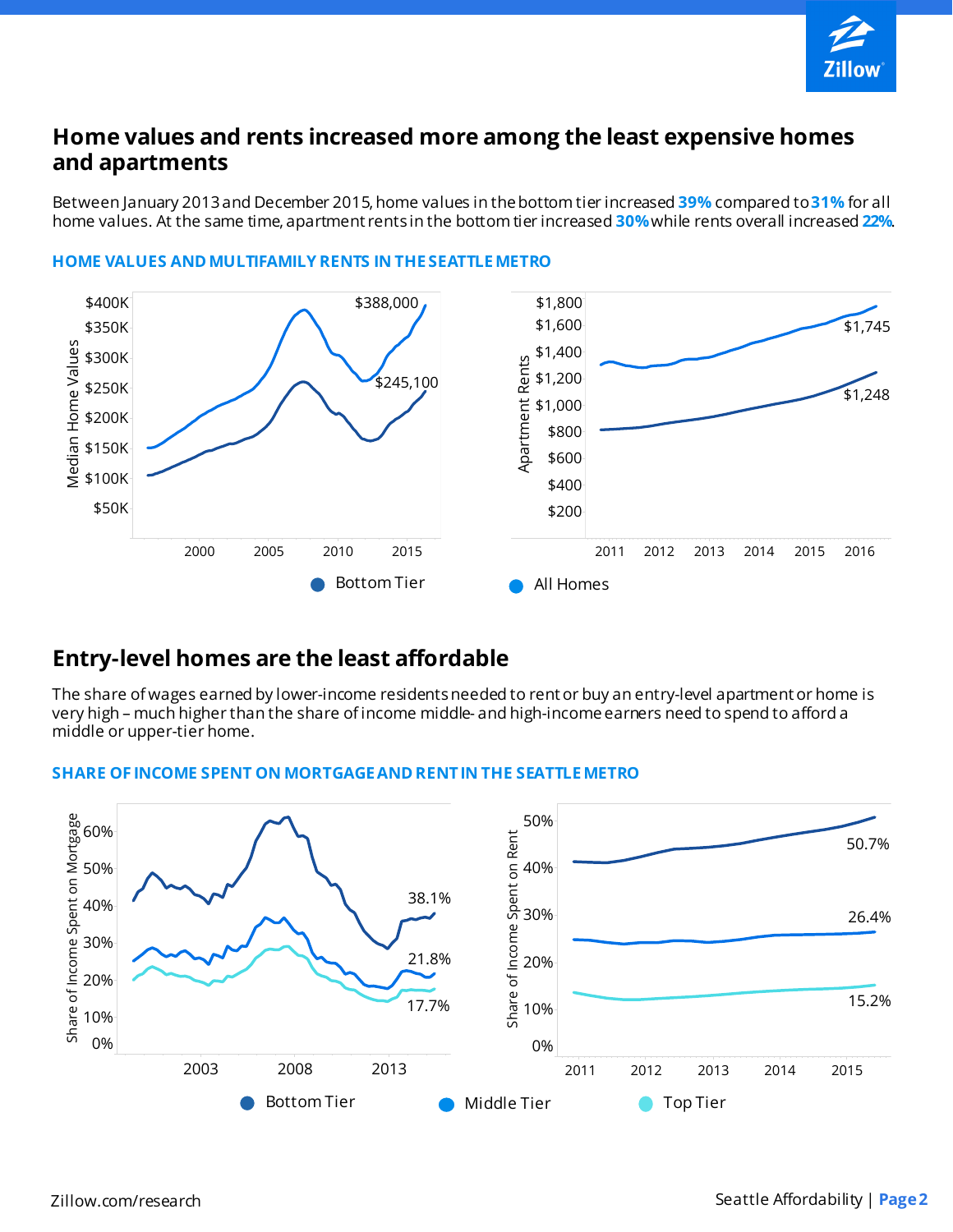

# **Doubling Up to Save Money**

More adults in Greater Seattle (though not within the city of Seattle itself) are living with adults as a way to offset the local costs of housing.

#### **SHARE OF ADULTS (AGE 23-65) LIVING WITH A ROOMMATE**



For more information: http://www.zillow.com/research/doubling-up-households-7947/

#### **Commute Distances**

As the city has grown less affordable, low-income employees working downtown have had to move farther out from the city center to afford housing. Their median commute distance has roughly doubled in the last six years.

#### **MEDIAN COMMUTE DISTANCE TO DOWNTOWN SEATTLE**



For more information: http://www.zillow.com/research/seattle-san-fran-affordable-housing-11297/